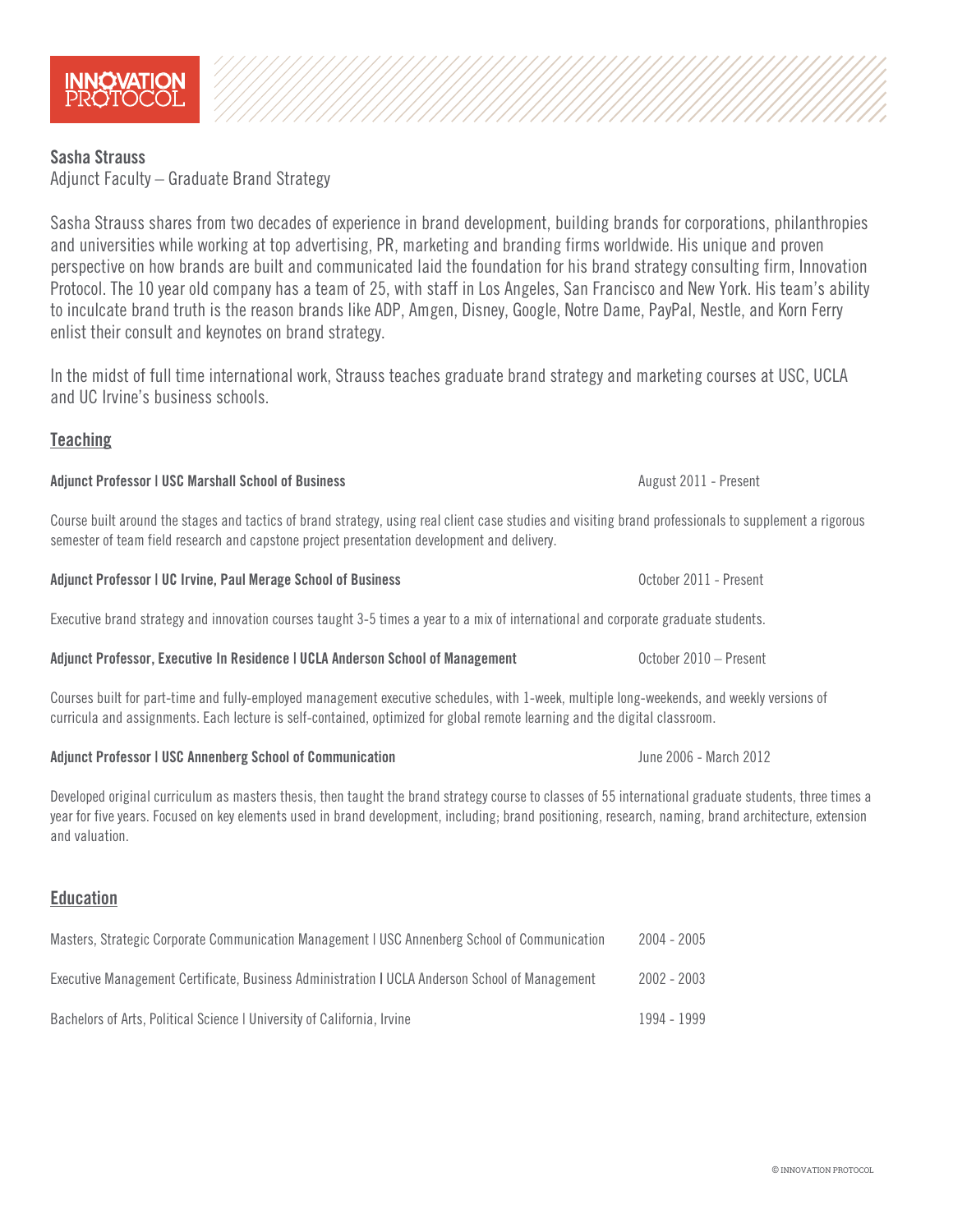# Professional Experience

## Managing Director, and Founder | Innovation Protocol September 2006 - Present

International client base with a team of full time brand analysts, strategists and designers. For-profit clients include: American Express, BMC Software, eBay, Hershey, Johnson & Johnson, LEGO, Medtronic, Sam's Club, and Warner Bros.

10% of resources remain allocated to serving philanthropic organizations since the firm's founding. Non-profit clients include: ASUG | America's SAP User Group, Ford's Theater, Hosteling International, Jewish Family Service of Los Angeles, LA County Bar Association, Mozilla / Firefox, Roman Catholic Diocese of Orange, Toastmasters International, Union Station Foundation, and the X Prize.

## Director, Brand Development | Brand Sense Partners October 2005 - October 2006

Firm partners with strong consumer brands and engages in business and brand development partnerships to leverage brand assets in new consumer products and services. Directed department and lead all firm clienteles' brand strategy programs, from primary research to product development. Defined brand platforms, innovated ways to extend brand assets, and then rationalized the opportunities through retail, market and competitive analysis. Created and implemented new proprietary brand assessment and development systems; including category opportunity financial analyses, pioneering "fictitious brand extension" audience demand research and brand architecture growth systems. All programs are now used as master phases for every client strategic brand extension initiative. Sample clients: Clorox brands, Electronic Arts, American Museum of Natural History.

## Senior Brand Strategist | Siegel & Gale (Omnicom) and April 2002 - October 2005

Led international brand strategy programs. Managed relationships and directed multiple simultaneous teams of 2-10 strategists and creatives. Authored proposals and lead new business development with current clientele; responsible for developing upwards of \$3 million in new services. Responsibilities included: stakeholder and customer interviews, personality / brand personification; mission, vision and positioning; primary research; global brand architecture systems; brand guideline development; direct and indirect competitive analysis; board and c-level executive presentations; worksession development and hosting internal and external brand launch programs. Sample clients: Yahoo!, Adobe Systems, Microsoft, TiVo.

## Brand Planner | BrandingBusiness (RiechesBaird) April 2002 - April 2002 - April 2002

Developed brand platforms, campaign strategies and competitive analyses to guide creative implementation of branding recommendations as the agency's "voice of the market." Built and directed research programs to explore target market appeal through focus groups, consumer intercepts and internet studies. Analyzed findings and developed new intuitive method for execution of the communications program in relation to competitive messaging. Sample clients: Toyota, Pacific Life, Edwards Lifescience, and Bosch.

## Brand Marketing Manager | Ellinai Industries August 1997 - February 2002

Directed promotional marketing events for consumer product brands. Managed business development, event organization and recruitment, hiring, training and payroll for 80 contracted employees.Teams of 2-25 promoted clientele through speaking, collateral distribution, promotional give-aways and direct consumer communication. Also collected demographic statistics, consumer insights and competitive market data through consumer opinion studies. Events included the ESPN X-Games, The Toshiba Tennis Classic and The Vans Warped Tour. Sample clients: AT&T, SoBe/Pepsi, Trojan, Saran.

| <b>Brand Strategist   CRISPx Brand Agency</b>                                                                   | 1996 - 1998 |
|-----------------------------------------------------------------------------------------------------------------|-------------|
| Clients: OneService, G4S, XFX, Pine Technologies and UC Irvine                                                  |             |
| <b>Account Services   Rogers &amp; Cowan Public Relations</b><br>Clients: United Artists and American Red Cross | 1996        |
| Account Services   TBWA\Chiat\Day<br>Client: Nissan                                                             | 1995        |